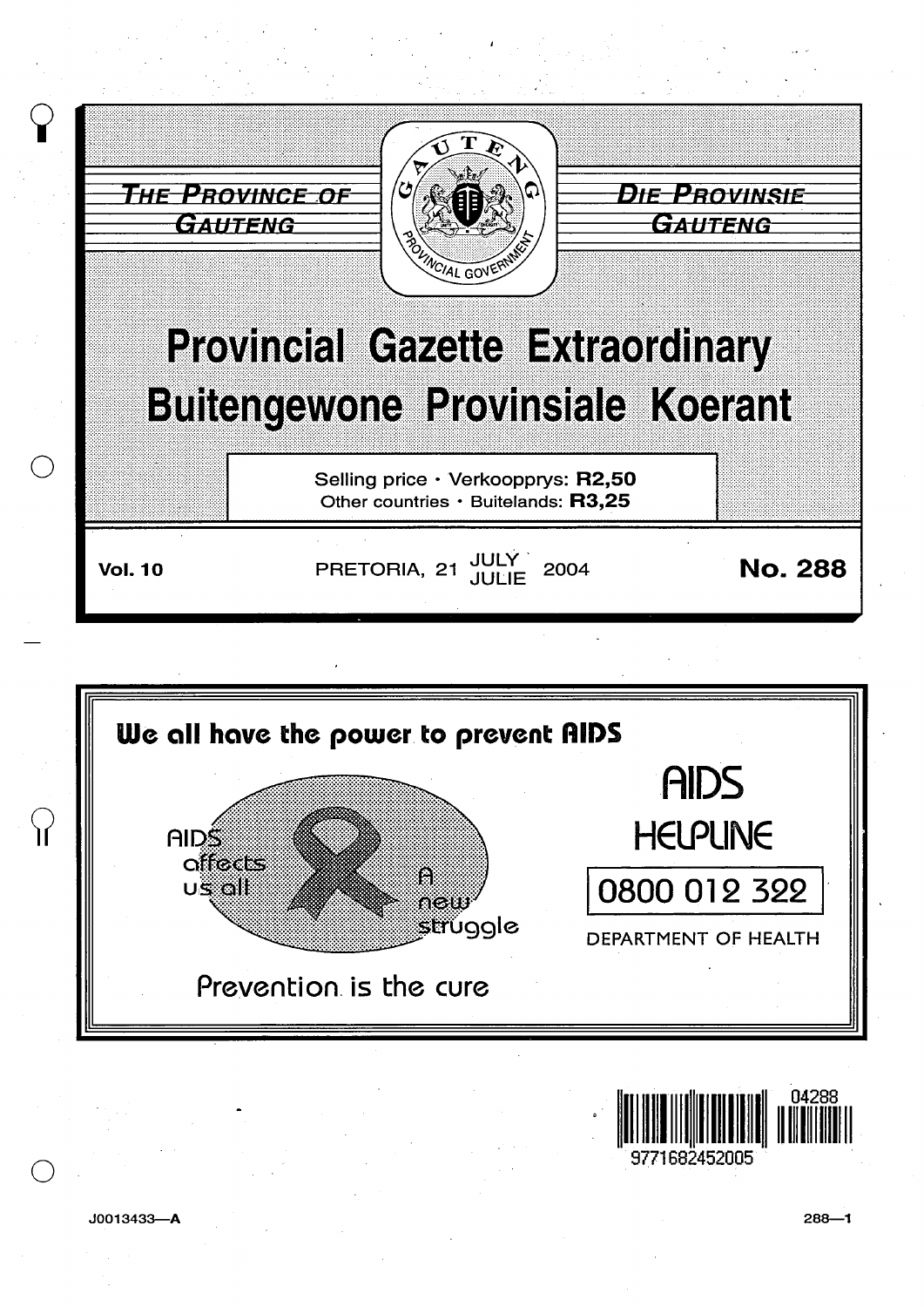|      | <b>CONTENTS • INHOUD</b>                                                                |             |                |
|------|-----------------------------------------------------------------------------------------|-------------|----------------|
| No.  |                                                                                         | Page<br>No. | Gazette<br>No. |
|      | <b>LOCAL AUTHORITY NOTICE</b>                                                           |             |                |
| 1440 | Town-planning and Townships Ordinance (15/1986): City of Johannesburg: Amendment Scheme |             | 288            |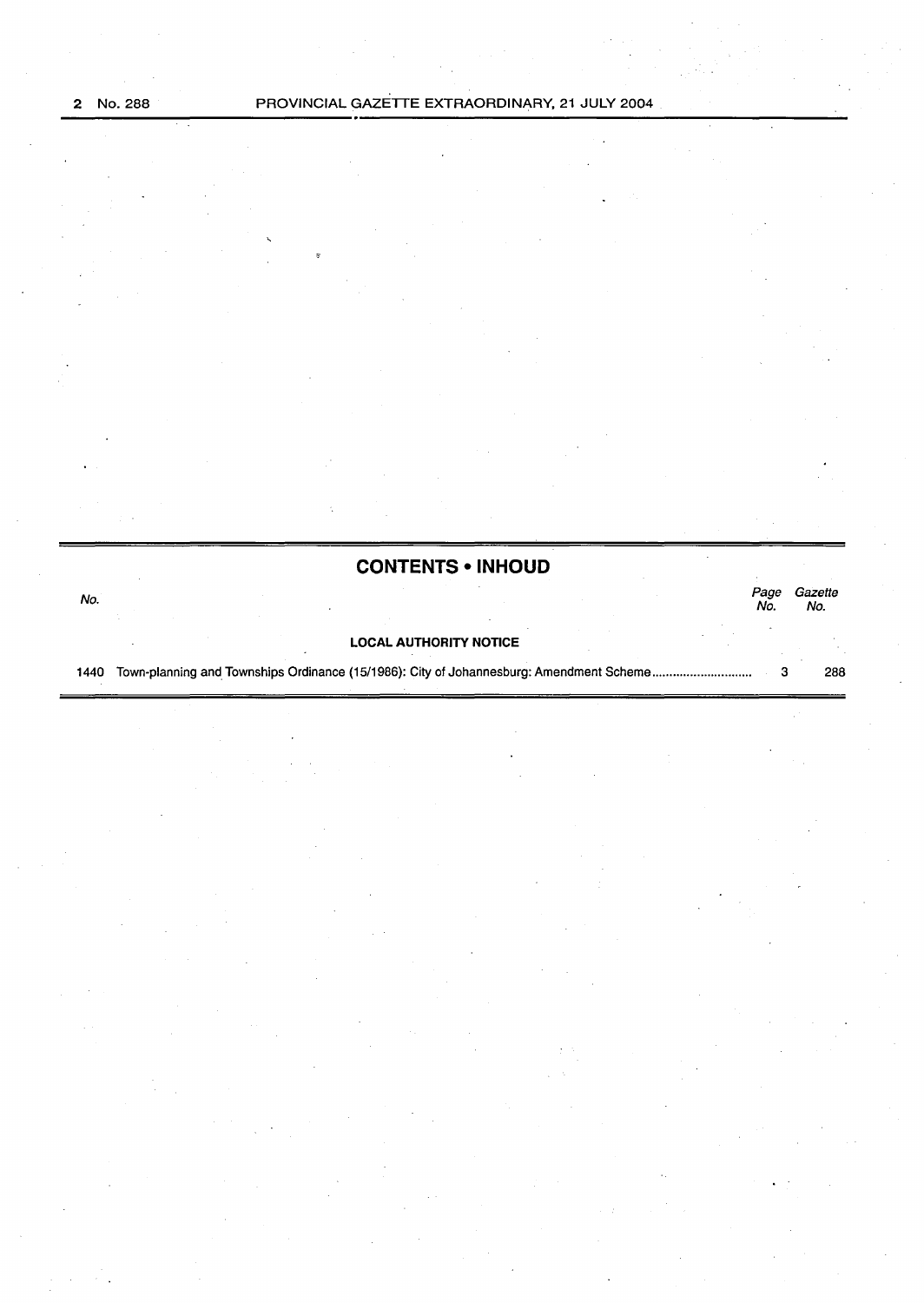# LOCAL AUTHORITY NOTICE

## LOCAL AUTHORITY NOTICE 1440

## CITY OF JOHANNESBURG

### AMENDMENT SCHEME

It is hereby notified in terms of section 57 (1) of the Town Planning and Townships Ordinance, 15 of 1986, that the City of Johannesburg approved the amendment of the Halfway House and Clayville Town-Planning Scheme, 1976, by rezoning of Erf 1028 Halfway Gardens Extension 102 from "Residential 1" with a density of "One dwelling per 1500m²" to "Residential 2" with a density of 30  $\,$ dwelling units per hectare.

Copies of the approved application are filed with the Executive Director, Development Planning, Transportation and Environment, at 158 Loveday Street, Braamfontein, and are open for inspection at all reasonable times.

This amendment is known as Halfway House and Clayville Amendment Scheme 07-1619 and shall come into operation on the date of publication hereof.

Executive Director: Development Planning, Transportation and Environment Date:

(Notice No: 678/2004)

## PLAASLIKE BESTUURSKENNISGEWING 1440

#### STAD VAN JOHANNESBURG

#### WYSIGINGSKEMA

Hierby word ooreenkomstig die bepalings van artikel57 (1) van die Ordonnansie op Dorpsbeplanning en dorpe, 15 van 1986, bekendgemaak dat die Stad van Johannesburg goedgekeur het dat die Halway House en Clayville -dorpsaanlegskema, 1976, gewysig word deur die hersonering van Erf 1028 Halfway Gardens Extension 102, van "Residensieel1" met 'n digtheid van "Een wooneenheid per 1500m2" tot "Residensieel 2" met 'n digtheid van 30 wooneenhede per hektaar.

Afskrifte van die goedgekeurde aansoek word in bewaring gehou deur die Uitvoerende Direkteur, Ontwikkelings Beplanning, Vervoer en Omgewing, 158 Loveday Street, Braamfontein , en is beskikbaar vir inspeksie op aile redelike tye.

Hierdie wysiging staan bekend as Halfway House en Clayville-wysigingskema 07-1619 en tree in werking op die datum van publikasie hiervan.

Uitvoerende Direkteur: Ontwikkelings Beplanning, Vervoer en Omgewing Datum: (Kennisgewing No : 678/2004)

No. 288